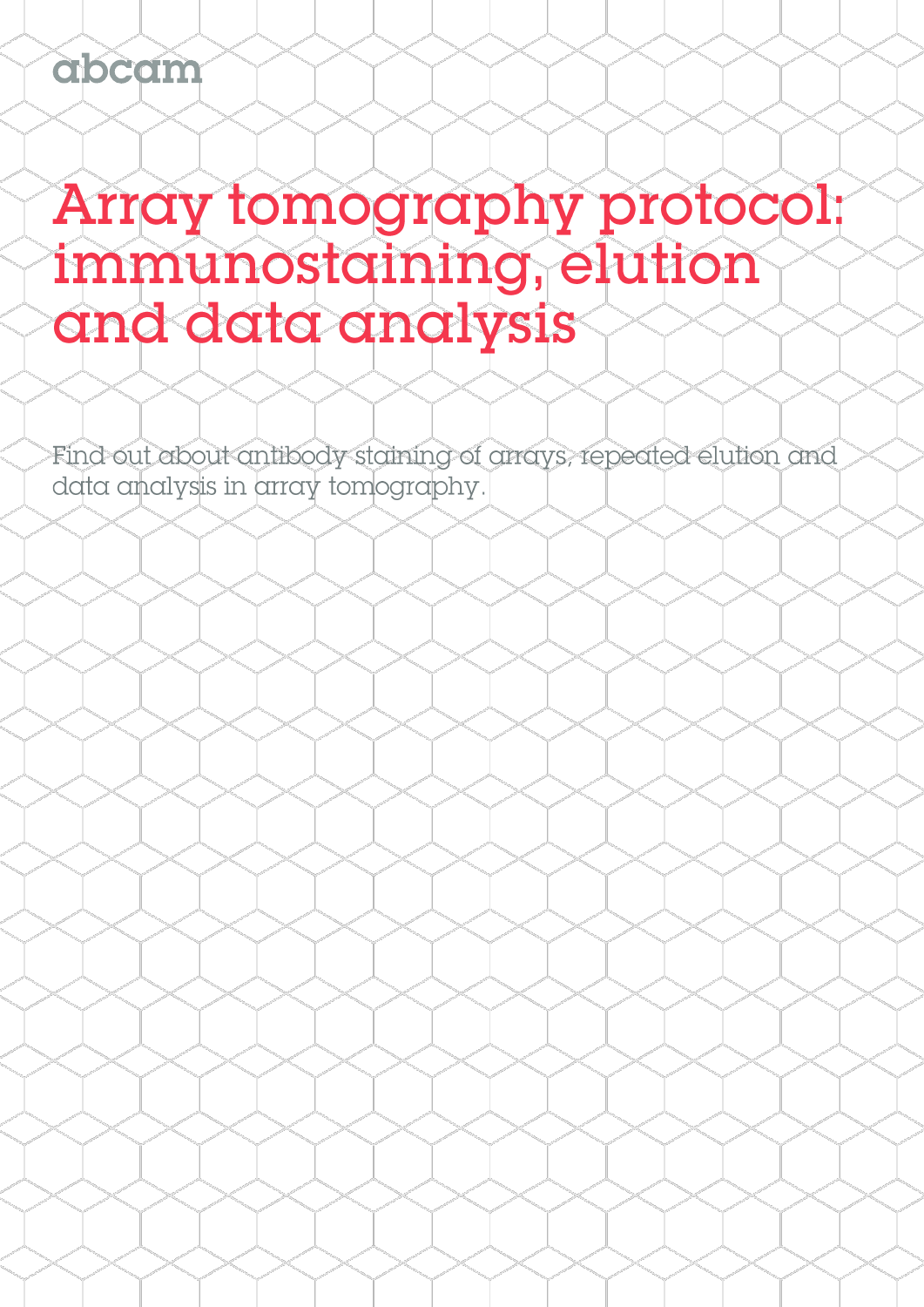# abcam

Array tomography protocol: immunostaining, elution and data



analysis The section arrays are labeled with fluorescent antibodies or other fluorescent stains and imaged to generate ultra-high resolution 3D images. The sections can be restained multiple times to analyse large numbers of antigens within a single tissue specimen.

#### **Preparation**

- − 50 mM glycine in TBS: 4 mg glycine in 1 ml of TBS.
- − Blocking solution (0.05% Tween-20 in TBS): Make a 1% stock of Tween-20 (10 μl Tween in 1 ml of ultrapure water). Then add 50 μL of the 1% Tween stock solution to 0.94 ml TBS.
- − Elution solution (0.2 M NaOH and 0.02% SDS in ultrapure water): To prepare, add 200 μL of NaOH (10 N) and 10μL SDS (20%) to 10 ml of ultrapure water. Store at room temperature for up to six months.

### **Immunostaining**

- 1. Encircle the sections with a PAP pen, leaving space at the ends of the ribbon.
- 2. Put the coverslips in a Petri dish or box and put wet KimWipes around the edges to prevent evaporation of solutions. Keep the dish closed during incubation times.
- 3. Pipette approximately 150 μl 50 mM glycine into the circle drawn by the PAP pen and incubate the sections for about five minutes at room temperature. Glycine quenches autofluorescence and also helps to block non-specific antibody binding.
- 4. Remove the glycine and apply approximately 150 μl blocking solution for about five minutes (no need to wash in between).

*After this step, it is important not to let the sections dry out.* 

- 5. Dilute primary antibodies in blocking solution. This is usually 1:50 to 1:100 from a 1mg/ml stock. Spin down the antibody solution at 13,000 rpm for 2 min before applying to sections.
- 6. Remove blocking solution and add approximately 150 μl diluted primary antibodies to the sections (there is no need to wash in between). Incubate for 2 h at room temperature or overnight at 4°C (incubation time depends on the antibody being used and will require optimization).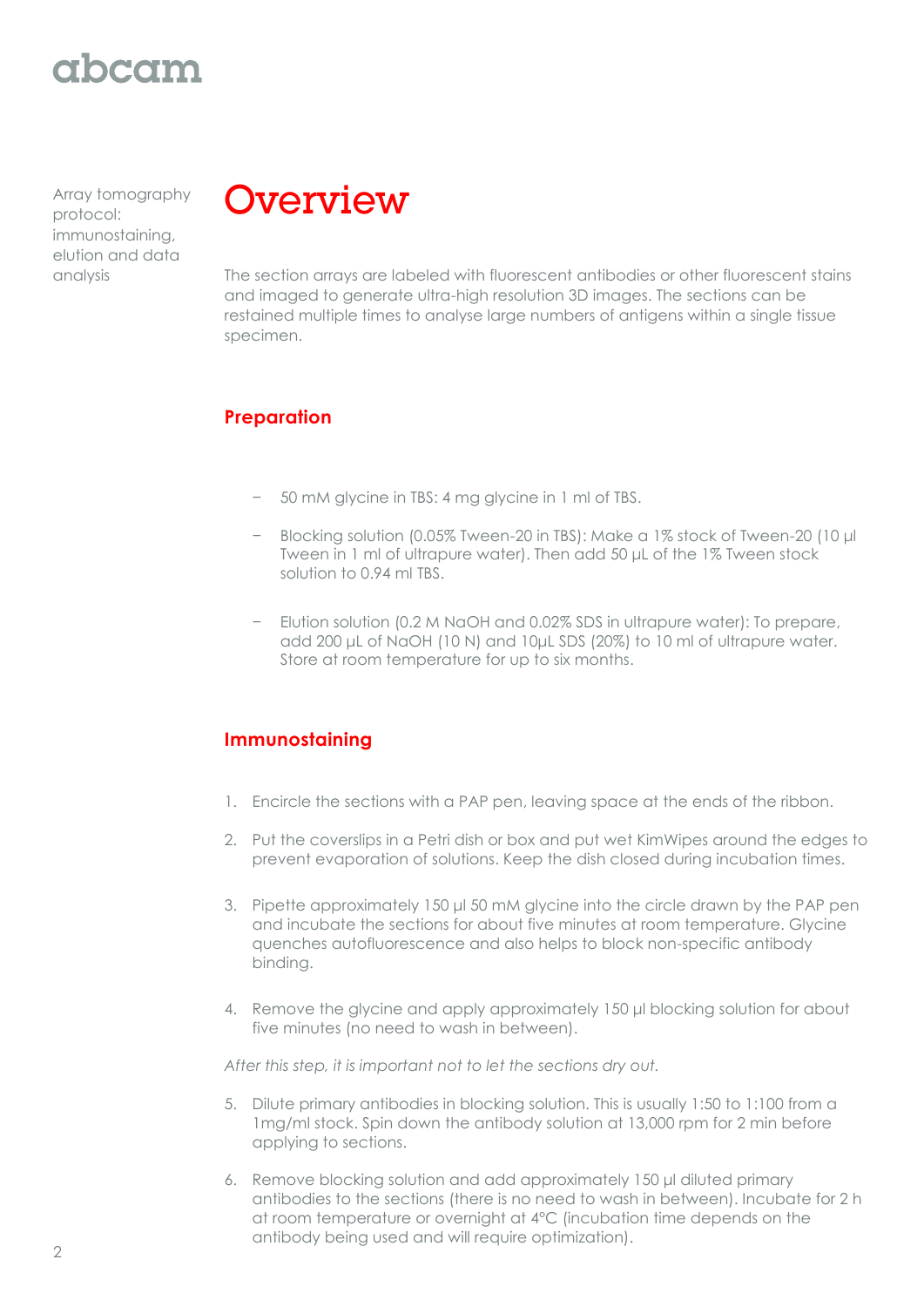- 7. Wash the sections with TBS. Washing is achieved by creating a continuous flow of buffer across the sections; pipette TBS onto one end of the sections and remove it with another pipette from the other end. Do this repeatedly for 15 min, for 10–15 s each time (Figure 3).
- 8. Dilute secondary antibodies in blocking solution. This is usually 1:150 from a stock of 2 mg/ml. Spin down the antibody solution at 13,000 rpm for 2 min before applying to sections.
- 9. Add approximately 150 μL diluted secondary antibodies to the sections and incubate for 30 min at room temperature. Keep in the dark.
- 10. Wash with TBS as described in Step 7.
- 11. Wash the sections with filtered ultrapure water. Wash the sections once as described in Step 7, then wash the entire coverslip by holding under a stream of ultrapure water expelled from a syringe with a filter.

*At this point it is very easy for the sections to dry out, so be careful to always leave some water behind.*

- 12. Mount the coverslip onto a glass microscope slide. Remove some, but not all of the water, then add a couple of drops of mounting medium to one end of the array. The mountant will repel any remaining water and it can be removed from the other end. Aim for just enough mounting medium to cover the array of sections.
- 13. Turn the coverslip over and slowly lay over a glass slide. If bubbles form, the coverslip can be removed, washed with water and mounted again. If there is too much mounting medium (it comes out from the edges and the coverslip slides around) then blot away with a tissue.
- 14. Once mounted, carefully clean any dust (this will be visible under the microscope) from the coverslip and slide by wiping with 70% ethanol.

*Image as soon as possible after staining or at least the same day. For some antigens, the staining may be very weak and not visible with low magnification objectives. Use a high magnification objective (e.g. 63x or 100x) and longer exposures (up to several seconds) for some antigens if necessary.*



*Figure 3: Washing of sections is achieved by creating a continuous flow of buffer across the sections; pipette TBS onto one end of the sections and remove it with another pipette from the other end.*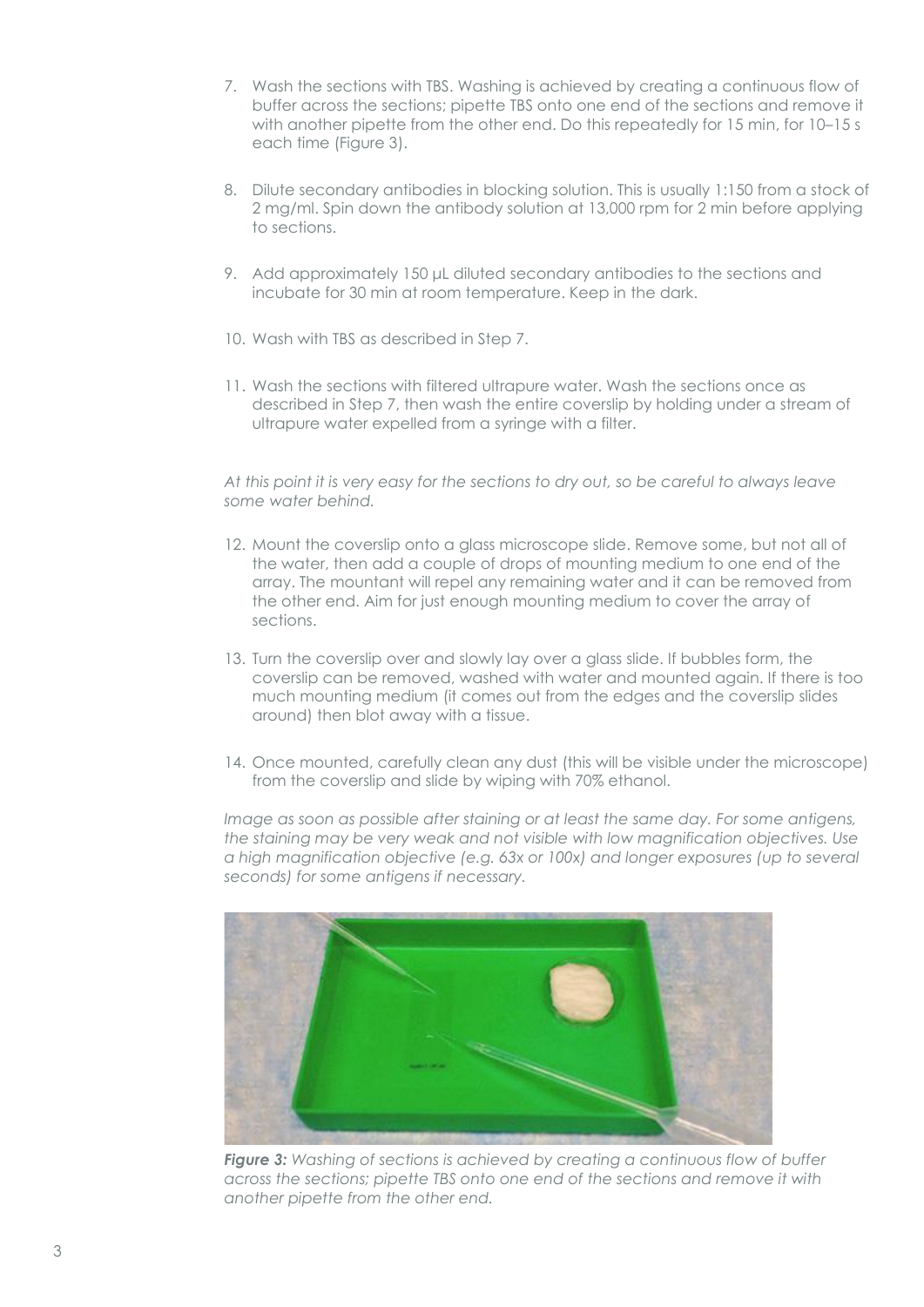### **Elution**

- 1. Add water around the edge of the coverslip to detach it from the microscope slide. Wait about one minute.
- 2. The coverslip will float up on the water; pick it up with tweezers and wash away mounting medium with ultrapure water.

*Ideally, perform this step immediately after imaging. Leaving the sections too long in mountant will decrease the quality of subsequent immunolabeling. After washing off the mountant, the sections can be left in TBS until the elution step.*

- 3. Apply the elution solution for 20 min at room temperature (add the solution gently to the sections, do not wash with the elution solution; if the sections are not well attached to the glass they may start detaching at this point). The elution time may vary for different antibodies; it can be tested by applying only the secondary antibody after elution and checking for remaining fluorescence.
- 4. Wash with TBS for 15 minutes, as described in Step 7 of the Immunostaining section. The initial wash should be slow.
- 5. Rinse the entire coverslip with water, as described in Step 11 of the Immunostaining protocol.
- 6. Once the water has dried, place the coverslip on the slide warmer (55°C) for 30 min.
- 7. Antibody incubations can now be performed as before in the Immunostaining section of this protocol.

#### **Data analysis**

For a description of the recommended software for data analysis, please refer to the following references:

- − Micheva KD, Busse B, Weiler NC, O'Rourke N and Smith SJ (2010). Single-Synapse Analysis of a Diverse Synapse Population: Proteomic Imaging Methods and Markers. Neuron 68, 639–653.
- − Micheva KD and Smith SJ (2007). Array Tomography: A New Tool for Imaging the Molecular Architecture and Ultrastructure of Neural Circuits. Neuron 55, 25–36.